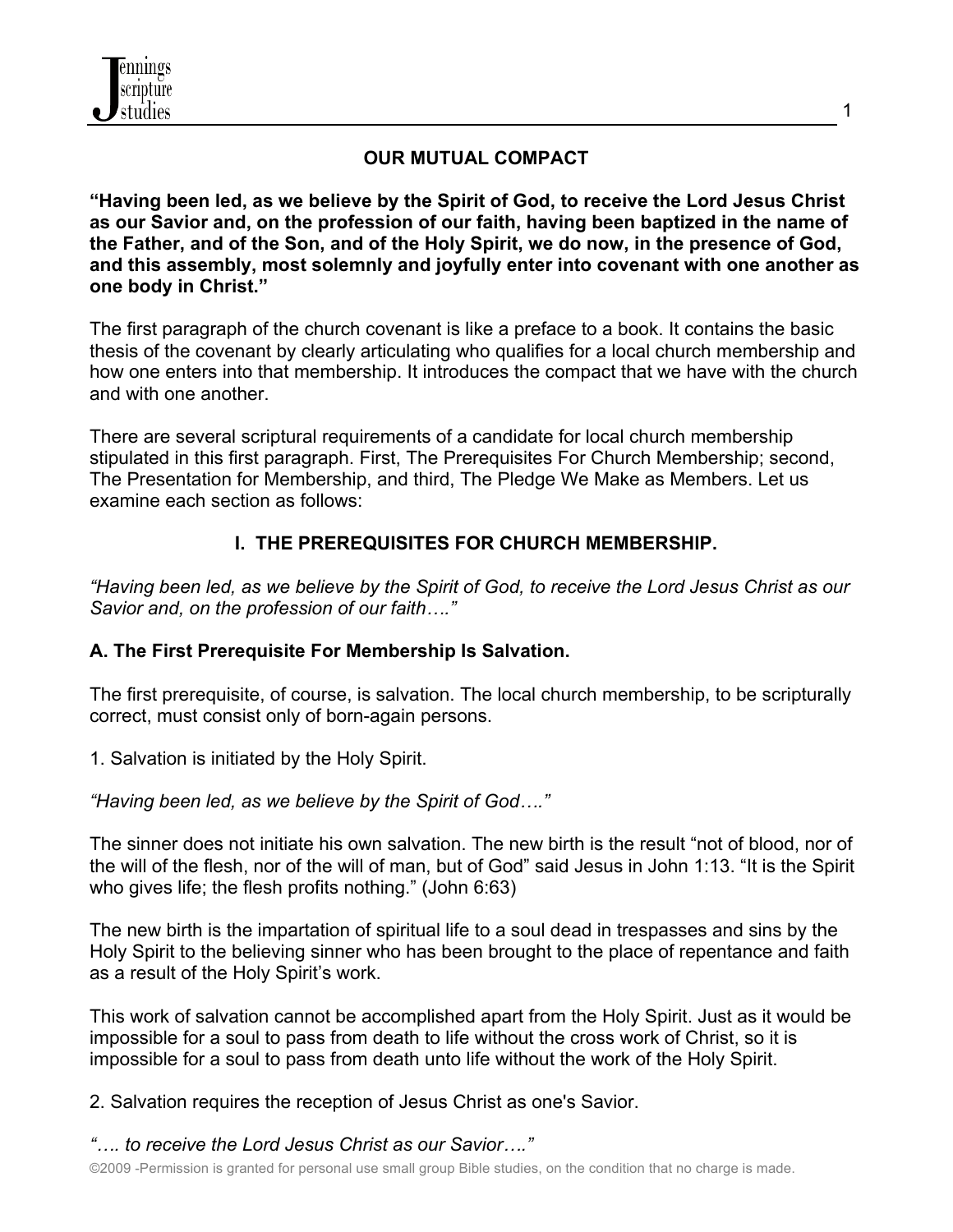"As many as received Him, to them He gave the right to become children of God, to those who believe in His name." (John 1:12)

It is my belief that many churches have persons whose names are upon the church membership rolls but who have never been born-again by the Spirit of God. These are they who believe that salvation is the result of joining a church or being baptized, etc. As a result churches that should be leaping ahead are limping along, hindered by unsaved members within the congregation. My message to them is, "make your calling and election sure." (II Peter 1:10)

## **B. The Second Prerequisite For Membership Is Baptism.**

*"…… having been baptized in the name of the Father, and of the Son, and of the Holy Spirit…. "*

The Bible basis and background for baptism in water can be seen in 3 short paragraphs of scripture:

## **1. Matthew 3:13-16,17 – Jesus is our MODEL for baptism**

"Then Jesus came from Galilee to John at the Jordan to be baptized by him. When He had been baptized, Jesus came up immediately from the water; and behold, the heavens were opened to Him, and He saw the Spirit of God descending like a dove and alighting upon Him. And suddenly a voice *came* from heaven, saying, "This is My beloved Son, in whom I am well pleased." Jesus was baptized – shouldn't His followers be baptized?

## **2. Romans 6:3, 4 contains the MEANING of baptism.**

"Do you not know that as many of us as were baptized into Christ Jesus were baptized into His death? Therefore we were buried with Him through baptism into death, that just as Christ was raised from the dead by the glory of the Father, even so we also should walk in newness of life."

Paul was **not** saying that being baptized in water puts us "into Christ" but rather, we who believe were included in what Jesus did when He died upon the cross, was buried and rose again.

Baptism is a silent sermon – the one being baptized is saying, "I believe that when Jesus died, He died for me and in Him I died, I was in Him buried and in His resurrection I arose to a new life. Baptism is an outward picture of an inward experience.

## **3. Acts 8:36-39 shows the MODE of baptism.**

"Now as they went down the road, they came to some water. And the eunuch said, "See, here is water. What hinders me from being baptized?" Then Philip said, "If you believe with all your heart, you may." And he answered and said, "I believe that Jesus Christ is the Son of God." So he commanded the chariot to stand still. And both Philip and the eunuch went down into the water, and he baptized him. Now when they came up out of the water, the Spirit of the Lord caught Philip away, so that the eunuch saw him no more; and he went on his way rejoicing."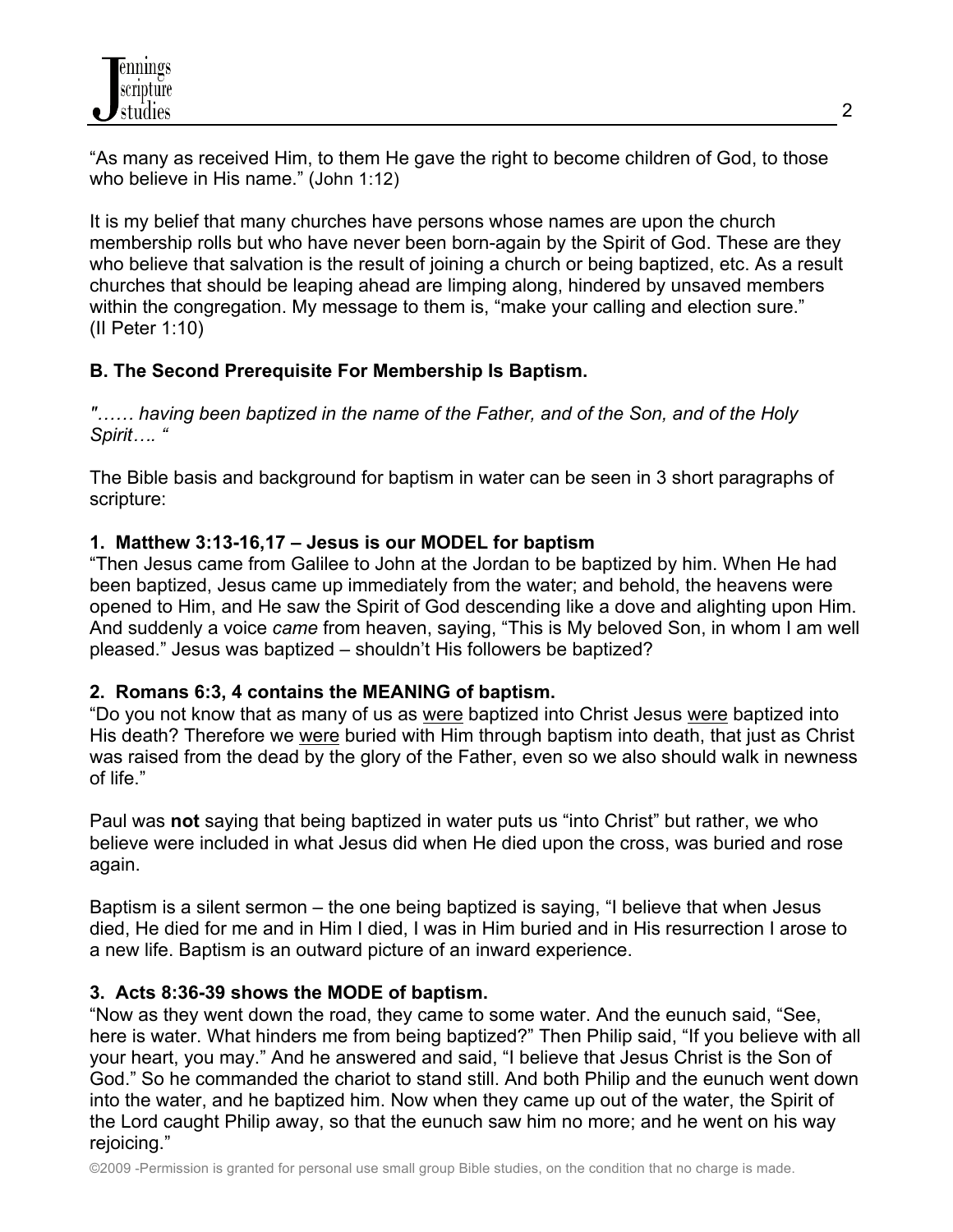Baptism by immersion in water is the scriptural mode of baptism. It is a picture of the Gospel wherein the death, burial and resurrection of Jesus Christ is visualized.

No person should be received into membership in the local church who is disobedient. To refuse to submit to water baptism is an act of disobedience. Only born-again, baptized believers should constitute the membership of a New Testament church. Every person who *confesses* Jesus Christ as Savior ought to *profess* Him openly in baptism.

# **II. THE PRESENTATION FOR MEMBERSHIP.**

*"…. we do now, in the presence of God, and this assembly …. enter into covenant…."*

The New Testament church is not a secret order. One's profession of faith and baptism should be seen and heard by witnesses.

**A. God Is A Witness -** *"…. we do now, in the presence of God…."*

The persons who present themselves for membership in the local church should be conscious of the fact that God is listening to their profession of faith and watching their act of commitment. Uniting with the visible Body of Jesus Christ is a most solemn act.

## **B. Fellow Christians Are Witnesses.**

**"….** *in the presence of God, and this assembly …. enter into covenant…."*

On this joyous occasion church members rejoice as they witness additions to the church family. Entering into church membership brings the whole assembly to witness our action. As a result we become accountable to the church for our actions. Consequently, what we do or fail to do affects the entire church.

## **III. THE PLEDGE WE MAKE AS MEMBERS.**

*"…. we do now, in the presence of God, and this assembly, most solemnly and joyfully enter into covenant with one another as one body in Christ."*

## **A. We Solemnly Enter Into This Covenant – "***most solemnly"*

Every candidate for Church membership should agree with the church doctrines, constitution and covenant. To enter into such an agreement is to make a vow. Scriptures are very plain about the seriousness of making vows.

*"When you make a vow to God, do not delay to pay it; For He has no pleasure in fools. Pay what you have vowed - Better not to vow than to vow and not pay."* Eccles. 5:4-5)

Deuteronomy 23:23 says, *"That which has gone from your lips you shall keep and perform, for you voluntarily vowed to the LORD your God what you have promised with your mouth."* Whether it is a vow about finances or faith God holds us accountable.